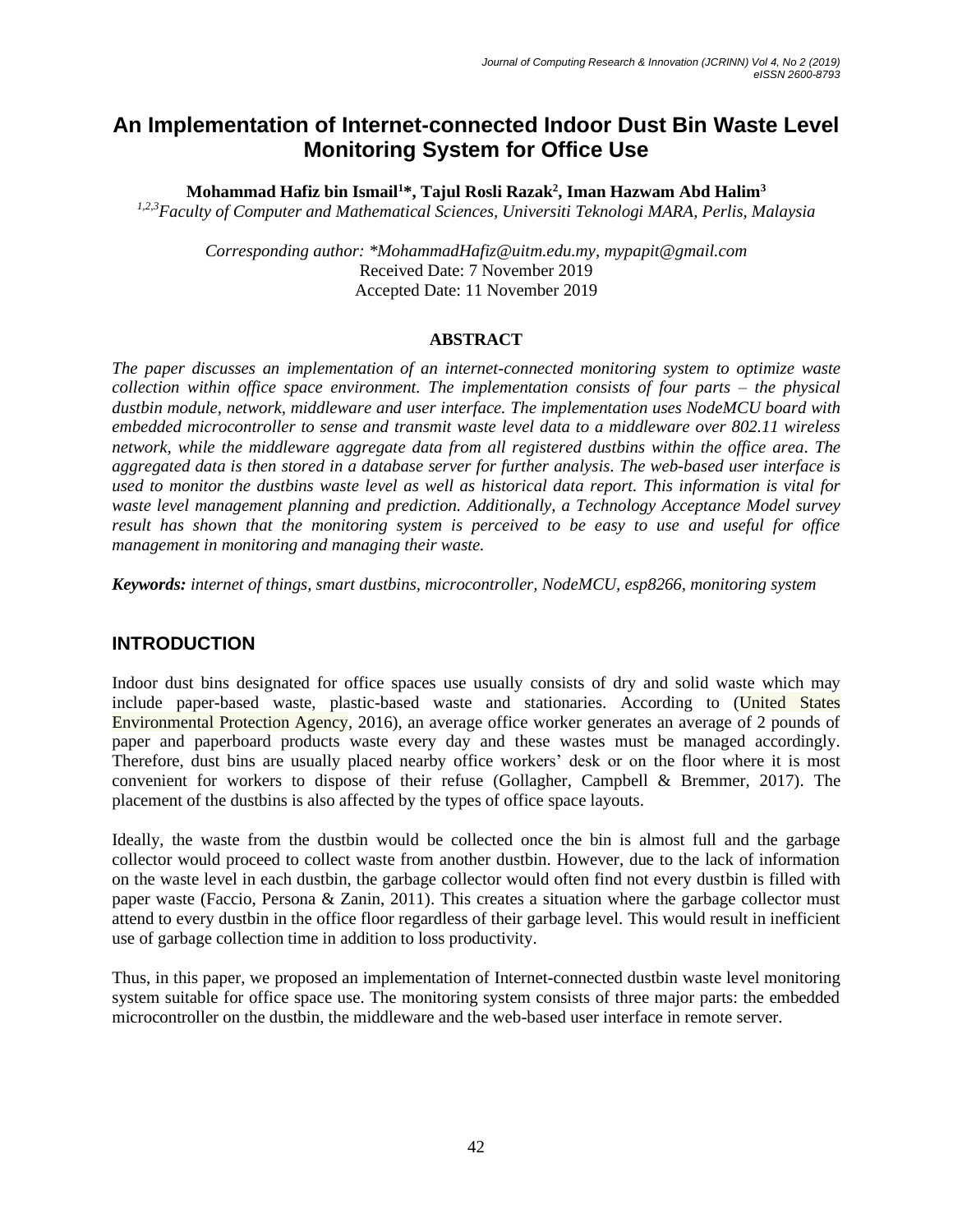# **SYSTEM ARCHITECTURE**

The dustbin monitoring system is designed to be implemented within indoor environment and is designed to be fitted with existing commercially available dustbins to reduce operational costs. We have designed the system architecture according to the building blocks as suggested by Abdmeziem, Tandjaoui and Romdhani (2016). The overall monitoring system consists of four parts: Dust Bin module, Network Infrastructure, Middleware and User Interface

### **Dust Bin Module**

The dustbin module is the on-site physical part of the system. The dust bin module is the first part of the monitoring system which is responsible for detecting the waste level in the bin and sending the information over the network. The dust bin component comprises of a sensing component, transmission component, microcontroller and a portable power supply as shown in Figure 1.

Sensing component uses HR-SC24 ultrasonic sensor in which the sensor is mounted at the top of the bin to measure the waste level relative the bottom of the bin by emitting high-frequency pulse and measuring the time taken for the echo to reflect at the sensor.

Transmission component is the part responsible for conveying sensor data to a remote receiver. The selection of transmission component is dependent on the transmission medium. As suggested by Zheng, Wang & Wang (2015), several transmission mediums were considered for this project: raw ISM Radio frequency (433 MHz and 2.4 GHz), ZigBee and Wi-Fi (802.11). The factors considered for the transmission medium selection are implementation costs, effective communication range and ease of maintainability. For this project, Wi-Fi (802.11) was selected as almost all office spaces has Wi-Fi access point thus this will reduce complexity of deploying the system within office environment.



Figure 1: Dustbin Module

The dustbin module uses ESP8266 based NodeMCU V2 board to process input data from the ultrasonic sensor. This board has 32bit microprocessor running at 80MHz clock speed and comes with embedded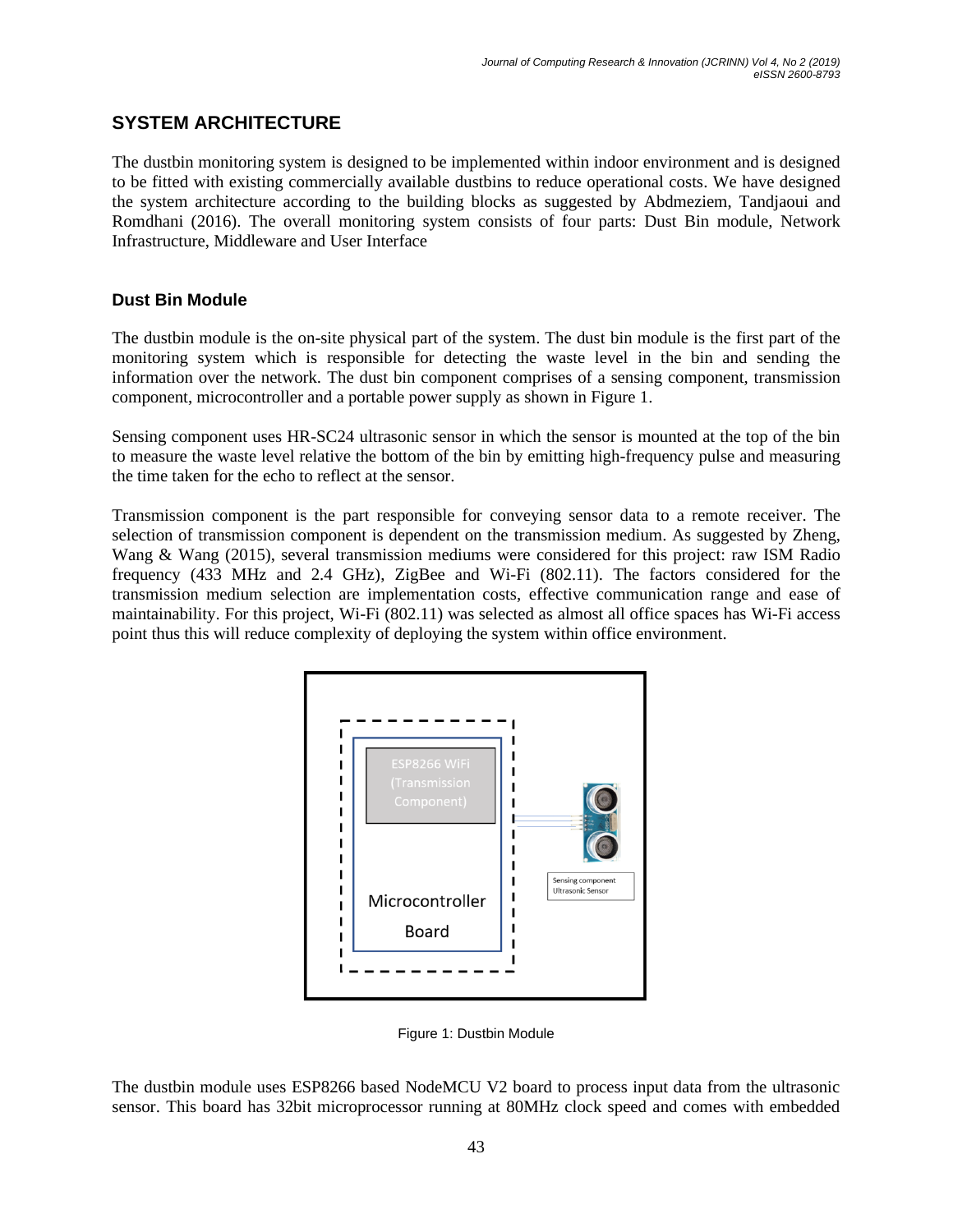TCP/IP which has built in Wi-Fi connectivity (Skraba, Kolozvari, et al, 2017). The compact design of the board made integration to the existing dustbin simpler. The primary function of the board is to determines the waste level based on ultrasonic result and sends out the data over the network.

The dustbin module is powered using Li-Ion battery with step up booster to convert 3.7-volt input from the battery to 5-volt output suitable for powering the microcontroller board and its sensors. To conserve battery power, the dustbin microcontroller is only set to read the sensor value at interval. This is done using deep sleep mode available in NodeMCU ESP8266 microcontroller board.

#### **Network Infrastructure and Middleware**

The monitoring system relies on 802.11 network infrastructure for communication between the dustbin module and its middleware. The middleware is written in PHP 7.1 and can be hosted either remotely or within the Local Area Network. The sensor data is transmitted from the dustbin module to the middleware using Hypertext Transfer Protocol (HTTP) GET method, where each data transmission contains the timestamp, dustbin id, Wi-Fi Access Point MAC Address, waste level sensor reading,

The middleware is responsible for aggregating sensor data from multiple dustbins and storing data in the database. The middleware will send trigger signal to monitoring client when the waste reached certain level. The overall block diagram is depicted in Figure 2.



Figure 2: Block Diagram of Dustbin Monitoring System Network Communication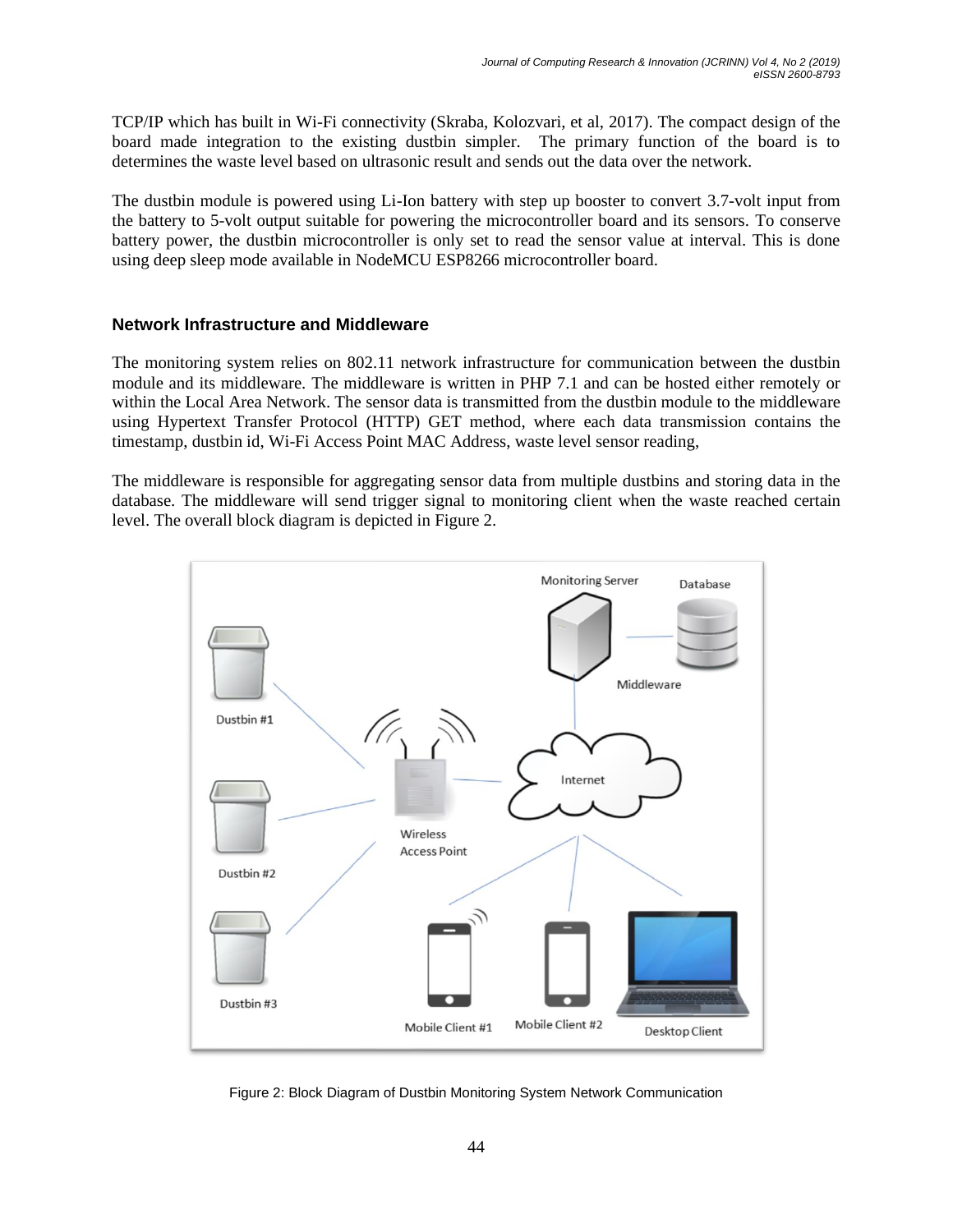#### **User Interface**

The user interface is the component which allow users to interact with the monitoring system. There are two user classes which can access the system, the Administrator and Normal Users (waste collectors). The bin administrator has full control over a registered bin. The administrator can add a new bin, updates, and deletes it. Remote bin with the embedded module will then transfer a bin data to the server. The administrators can also manage other users by modifying their account details.

Figure 3 is a screenshot of the monitoring system which display graphical representation of the waste bin level and it also store the historical data of waste level from waste bin.

| HECTIC   Bin List                       | $+$                                                                   |      | $\times$<br>$\Box$ |
|-----------------------------------------|-----------------------------------------------------------------------|------|--------------------|
| My Account                              | <b>Bin List</b><br>Delete Bin<br>Add New Bin<br>Bin 1<br>Bin N        |      | $\equiv$<br>×      |
| <b>Bin List</b><br><b>List Full Bin</b> | Name<br>$\,1$<br>Details<br><b>Block A</b><br>Collect ID<br>george123 | 50%  |                    |
|                                         | Close<br>Previous<br>Search Bin   About Us<br>Buy A Bin  <br>Contact  | Save | <b>Next</b>        |

Figure 3: Waste Level Monitoring User Interface

The system can display historical graph of an individual bin waste level relative to their capacities in percentage. Figure 4 depicted the waste bin report screen.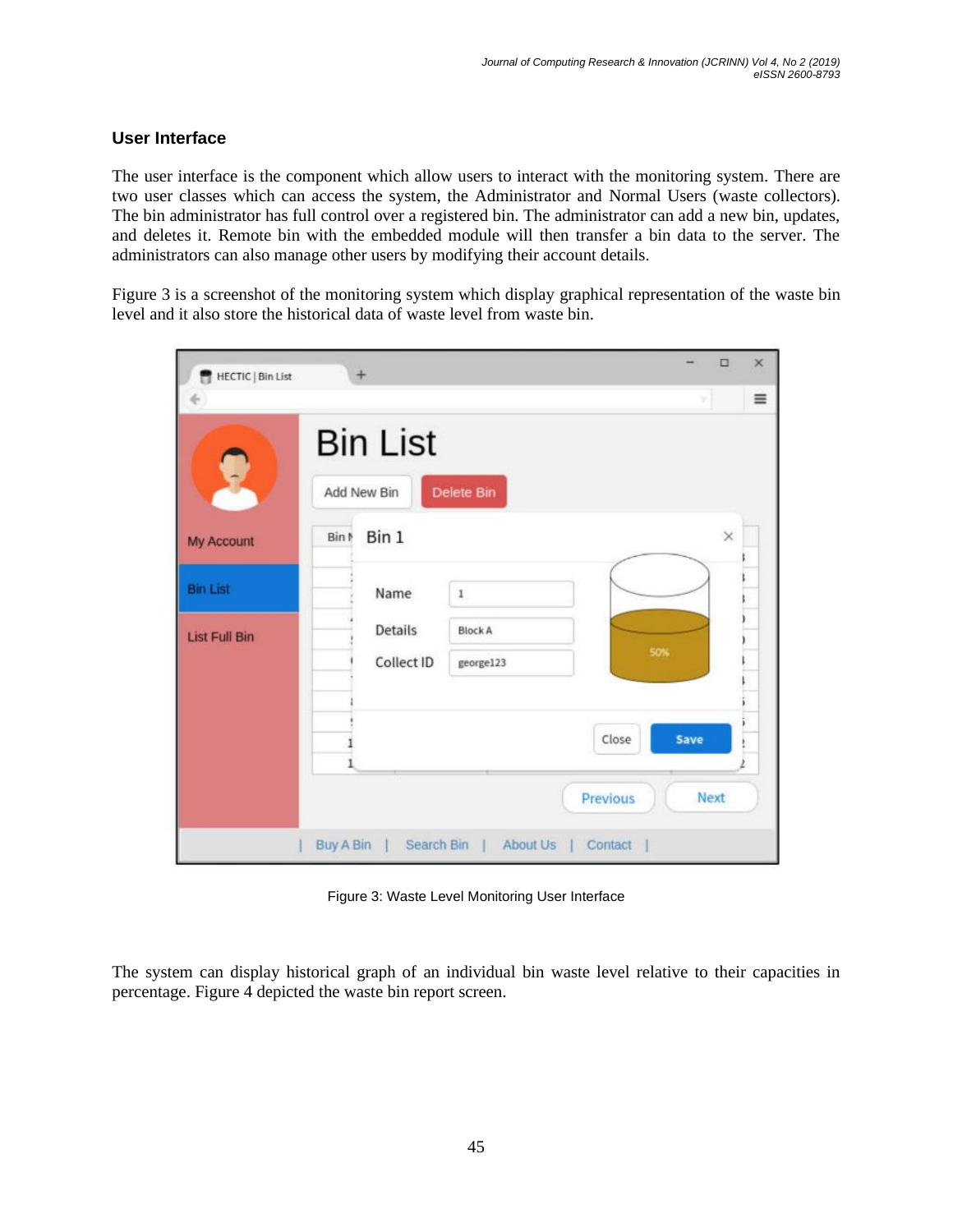

Figure 4: Dustbin Level Report Screen

## **RESULTS AND DISCUSSIONS**

Burney and Ali (2017) conclude that some of the usability testing elements correlate with Technology Acceptance Model (TAM) factors and therefore its measuring systems are used to find the usefulness of the IoT-enabled dust bin. By studying the user's acceptance towards the system, some acknowledged problems can be solved to produce a more usable system environment. The TAM concepts influence each other in a way. Figure 5 depicts the relationships of these concepts.



Figure 5: Technology Acceptance Model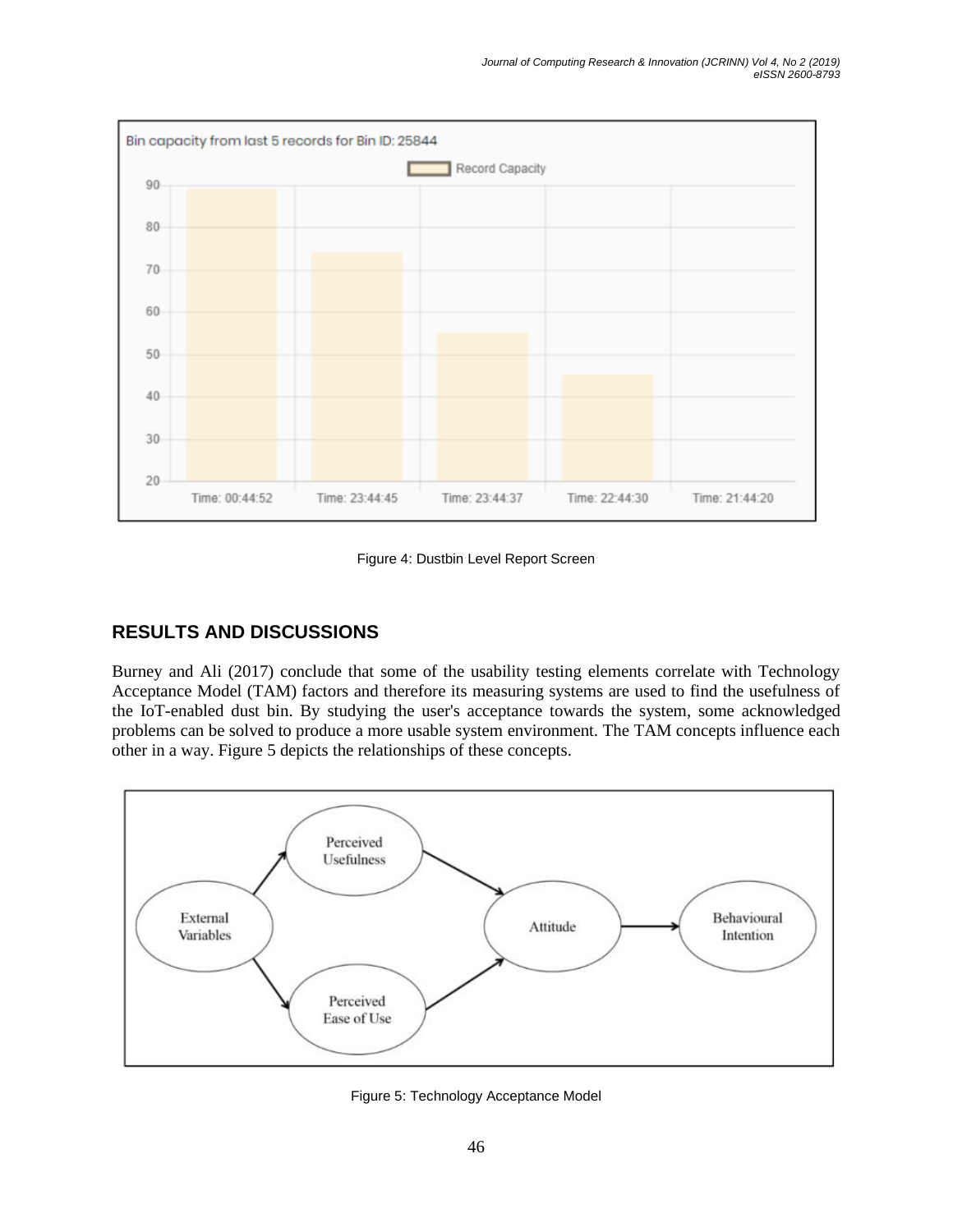The potential users have been randomly chosen to test the dust bin monitoring system. Table 1 list the result of TAM survey results. Questions prepared are classified into four factors which are Perceived Ease of Use (PEOU), Attitude (AT), Perceived Usefulness (PU), and Behavioural Intentions (BI).

From PEOU criteria, the respondents find that the IoT enabled dustbin is easy to use and learning it is easy as well. Based on AT criteria, the respondents hold positive opinions in the IoT enabled dustbin while on PU criteria, the respondents think that the system is beneficial. On BI criteria, the respondents have the intentions to use the IoT enabled dustbin in the future.

| No.            | <b>Perceived Ease of Use Items</b>                                                                          | Min | Max | Mean |
|----------------|-------------------------------------------------------------------------------------------------------------|-----|-----|------|
| Q1             | I find the IoT enabled Garbage Bin was easy to use                                                          | 3   | 5   | 4.07 |
| Q2             | Learning to use the IoT enabled Garbage Bin was easy for<br>me                                              | 3   | 5   | 4.07 |
| Q <sub>3</sub> | The English language is not a barrier while using the system                                                | 3   | 5   | 4.33 |
|                |                                                                                                             |     |     |      |
| No.            | <b>Attitude Items</b>                                                                                       | Min | Max | Mean |
| Q4             | I have positive opinions in the IoT enabled Garbage Bin                                                     | 3   | 5   | 4.53 |
| Q5             | I think the usage of IoT enabled Garbage Bin is appropriate<br>for me                                       | 3   | 5   | 4.33 |
|                |                                                                                                             |     |     |      |
|                |                                                                                                             |     |     |      |
| No.            | <b>Perceived Usefulness Items</b>                                                                           | Min | Max | Mean |
| Q <sub>6</sub> | The constructed system, as well as the bin, is more<br>convenient than other traditional garbage management | 3   | 5   | 4.13 |
| Q7             | IoT enabled Garbage Bin makes it easier to manage garbage<br>collection                                     | 3   | 5   | 4.33 |
| Q8             | IoT enabled Garbage Bin improves my garbage management<br>skill                                             | 3   | 5   | 4.07 |
| Q <sub>9</sub> | IoT enabled Garbage Bin helps me manage garbage<br>collection efficiently                                   | 3   | 5   | 4.33 |

Table 1: Result of Technology Acceptance Model Survey

# **CONCLUSION AND RECOMMENDATIONS**

Currently our dustbin implementation only focusses on dry offices' waste without regards of solid wet waste. Our current implementation also stresses more on the monitoring system rather than the microcontroller power efficiency.